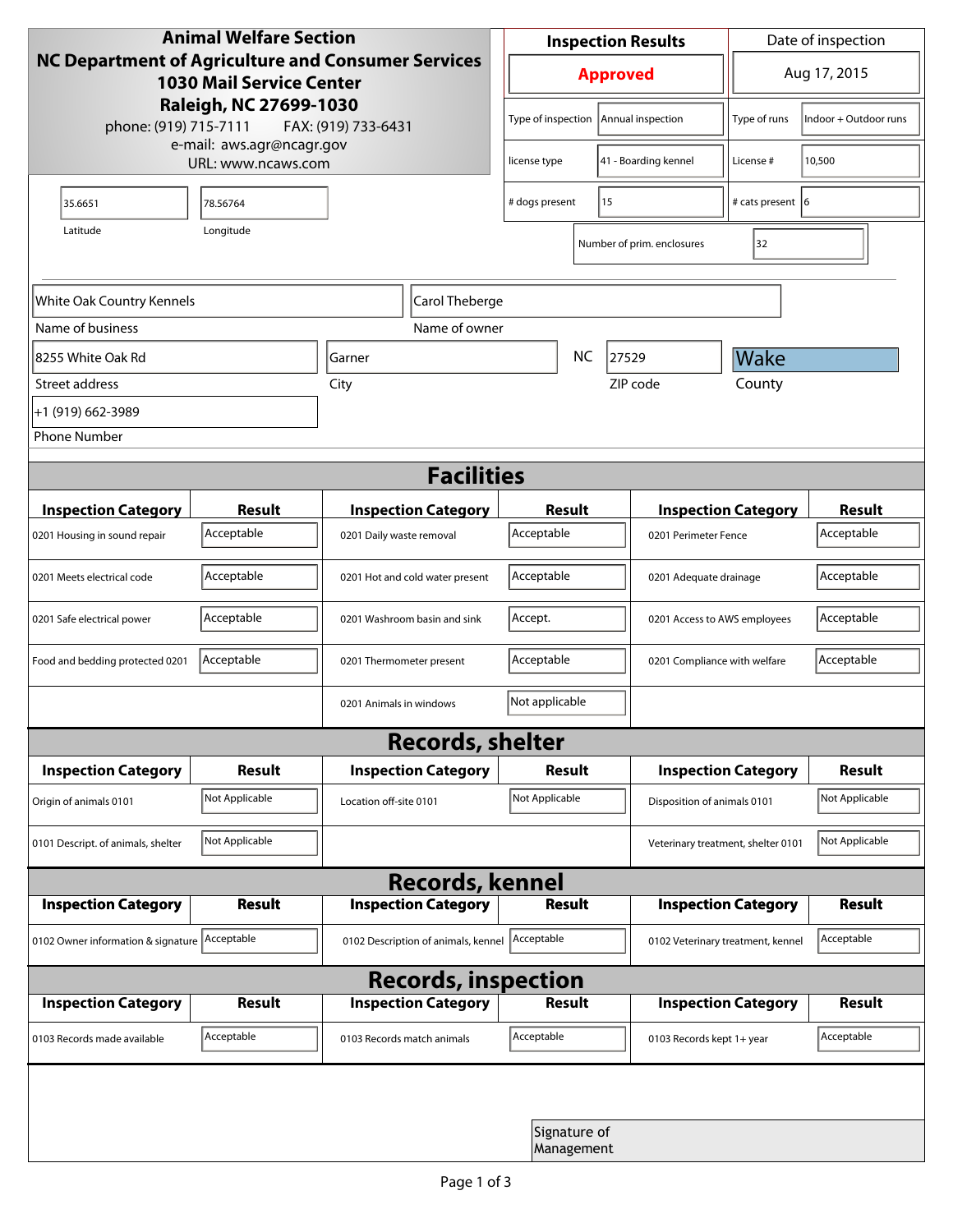| <b>Animal Welfare Section, NCDA&amp;CS</b>                  |                |                                    | <b>Inspection Results</b> |                                     | Date of inspection |                |  |  |
|-------------------------------------------------------------|----------------|------------------------------------|---------------------------|-------------------------------------|--------------------|----------------|--|--|
| Inspection Report, continued                                |                |                                    | <b>Approved</b>           |                                     | Aug 17, 2015       |                |  |  |
|                                                             |                |                                    |                           |                                     |                    | <b>NC</b>      |  |  |
| <b>White Oak Country Kennels</b>                            |                | Carol Theberge                     |                           | Garner                              |                    |                |  |  |
| <b>Indoor facilities</b>                                    |                |                                    |                           |                                     |                    |                |  |  |
| <b>Inspection Category</b>                                  | Result         | <b>Inspection Category</b>         | Result                    | <b>Inspection Category</b>          |                    | <b>Result</b>  |  |  |
| 0202 Ambient temperature, indoor                            | Acceptable     | 0202 Ventilation, indoor           | Acceptable                | Acceptable<br>0202 Lighting, indoor |                    |                |  |  |
| 0202 Imperv./Sanitary surf., indoor                         | Not Acceptable | 0202 Drainage, indoor              | Acceptable                |                                     |                    |                |  |  |
|                                                             |                | <b>Outdoor facilities</b>          |                           |                                     |                    |                |  |  |
| <b>Inspection Category</b>                                  | Result         | <b>Inspection Category</b>         | Result                    | <b>Inspection Category</b>          |                    | <b>Result</b>  |  |  |
| 0203 Impervious surfaces, outdoor                           | Acceptable     | 0203 Housing, 1 per animal         | Acceptable                | 0203 Protection from elements       |                    | Acceptable     |  |  |
| 0203 Owner advised, outdoor                                 | Acceptable     | 0203 Drainage, outdoor             | Acceptable                |                                     |                    |                |  |  |
| <b>Primary enclosures</b>                                   |                |                                    |                           |                                     |                    |                |  |  |
| <b>Inspection Category</b>                                  | Result         | <b>Inspection Category</b>         | Result                    | <b>Inspection Category</b>          |                    | Result         |  |  |
| 0204 Drainage prev. cross contam.                           | Acceptable     | 0204 Fence height >= 5 feet        | Acceptable                | 0204 1:10 ratio, person: human      |                    | Acceptable     |  |  |
| 0204 Surf. impervious to moisture                           | Acceptable     | 0204 Enclosure is escape proof     | Acceptable                | 0204 Cats, $>=$ 4 sq. ft. / adult   |                    | Acceptable     |  |  |
| 0204 Prevent contact with wood                              | Acceptable     | 0204 Solid resting surface         | Acceptable                | 0204 Cats, $<= 12$ / enclosure      |                    | Acceptable     |  |  |
| 0204 Enclosures in sound repair                             | Acceptable     | 0204 Cats, raised resting surface  | Acceptable                | 0204 Cats, 1 litter pan / 3 adults  |                    | Acceptable     |  |  |
| 0204 Size of enclosure                                      | Acceptable     | 0204 Dogs, supervision if > 4      | Acceptable                |                                     |                    |                |  |  |
|                                                             |                | <b>Feeding</b>                     |                           |                                     |                    |                |  |  |
| <b>Inspection Category</b>                                  | <b>Result</b>  | <b>Inspection Category</b>         | Result                    | <b>Inspection Category</b>          |                    | <b>Result</b>  |  |  |
| 0205 Feeding, 1x / day, adult                               | Acceptable     | 0205 Feeding, 1 bowl / adult       | Acceptable                | 0205 Feeding, commercial food       |                    | Acceptable     |  |  |
| 0205 Feeding, bowl in good repair                           | Acceptable     | 0205 Feeding, quality food         | Acceptable                | 0205 Feeding, bowl is protected     |                    | Acceptable     |  |  |
| 0205 Feeding, 2x / day, young                               | Acceptable     |                                    |                           |                                     |                    |                |  |  |
| <b>Watering</b>                                             |                |                                    |                           |                                     |                    |                |  |  |
| <b>Inspection Category</b>                                  | <b>Result</b>  | <b>Inspection Category</b>         | Result                    |                                     |                    |                |  |  |
| 0206 Watering, continuous access                            | Acceptable     | 0206 Watering, bowl in good repair | Acceptable                |                                     |                    |                |  |  |
| <b>Sanitation/Employees/Classification &amp; Separation</b> |                |                                    |                           |                                     |                    |                |  |  |
| <b>Inspection Category</b>                                  | <b>Result</b>  | <b>Inspection Category</b>         | Result                    | <b>Inspection Category</b>          |                    | <b>Result</b>  |  |  |
| 0207 Waste removal 2x / day                                 | Acceptable     | 0207 Grounds overgrown             | Acceptable                | 0207 Young given social interact.   |                    | Not Applicable |  |  |
| 0207 Animals removed while clean                            | Acceptable     | 0207 Pest Control                  | Acceptable                | 0207 Species separated              |                    | Acceptable     |  |  |
| Signature of<br>Management                                  |                |                                    |                           |                                     |                    |                |  |  |